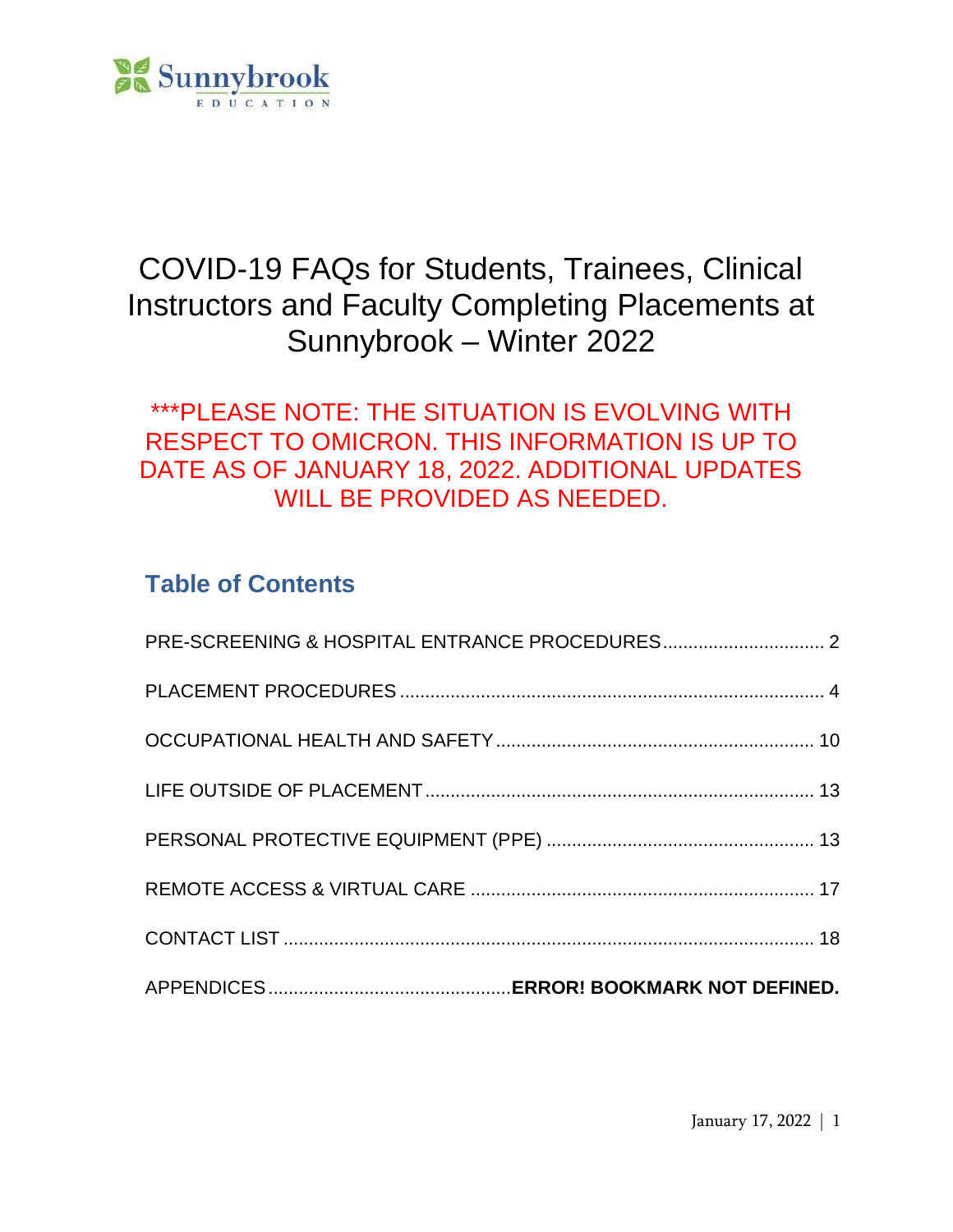

# <span id="page-1-0"></span>**PRE-SCREENING & HOSPITAL ENTRANCE PROCEDURES**

#### **Am I required to be vaccinated in order to complete a placement at Sunnybrook?**

Sunnybrook Health Science Centre requires all students commencing a placement at Sunnybrook to be fully vaccinated in order to be eligible for a placement. Medical exemptions or exemptions based on creed may be assessed by Sunnybrook to determine a plan on a case-bycase basis.

*\*Sunnybrook is defining "fully vaccinated" as having received the full series of a COVID19 vaccine or combination of COVID-19 vaccines approved by Health Canada (e.g., two doses of a two-dose vaccine series, or one dose of a single-dose vaccine series); and having received the final dose of the COVID-19 vaccine at least 14 days ago.*

# **Am I required to self-isolate prior to starting my placement?**

**Please note that non-essential travel is not presently recommended**

#### **TRAVEL WITHIN CANADA**

There are currently no requirements to quarantine after returning to Ontario from another Canadian province, regardless of your COVID-19 vaccination status. Other provinces may have travel restrictions or quarantine requirements in place, which you should check before you travel.

#### **INTERNATIONAL TRAVEL**

All staff, physicians and learners must continue to follow testing requirements of [Canadian](https://www.cbsa-asfc.gc.ca/services/covid/menu-eng.html) Border [Services.](https://www.cbsa-asfc.gc.ca/services/covid/menu-eng.html)

**You are no longer required to report to OHS after international travel unless you are experiencing symptoms.** If you are experiencing symptoms, please follow the steps listed on the I or my [household](https://sunnynet.ca/Default.aspx?cid=130292&lang=1) contact have COVID-19 [symptoms:](https://sunnynet.ca/Default.aspx?cid=130292&lang=1) What do I do? Sunnynet page.

A reminder that household contacts with recent travel need to follow direction from Canadian Border Services. Staff do not need to quarantine/be tested if they themselves have not traveled, unless their household contact is positive.

As always, anyone with COVID-19 symptoms must not come to work, or leave work as soon as it is safe to do so, and get tested for [COVID-19.](https://sunnynet.ca/default.aspx?cid=130310)

#### **Am I required to complete any pre-screening prior to beginning my placement?**

Students must complete an initial self-screening and attestation as part of Sunnybrook's online registration process. Self-monitoring for symptoms is required on an ongoing basis once the placement begins.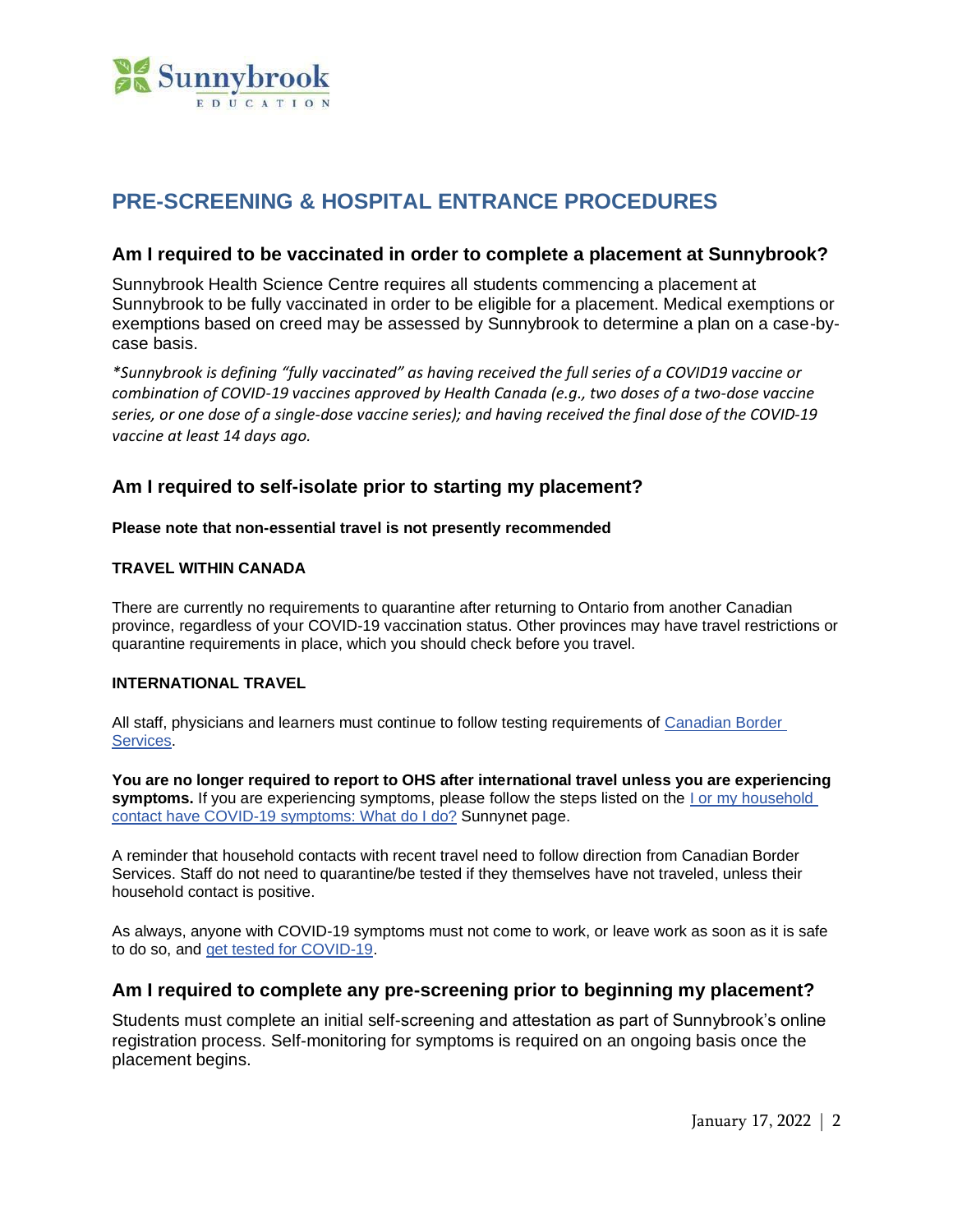

# **Will I be screened when entering the hospital? (Hospital Entrance Procedures)**

- *Bayview Campus:* When students/trainees arrive on their first day (before they receive a Sunnybrook ID badge) they are asked to please enter the Sunnybrook Bayview campus using the doors at D-wing Ground Floor (South entrance) or H-wing Ground floor. They will need to pass by the screeners at the door. Let the screeners know you are a new student/trainee starting at Sunnybrook. They will let you pass.
- *Holland Centre:* Students/trainees must enter through the main entrance.
- *Reactivation Care Centre:* Students/trainees must enter through the main entrance.
- *St. John's Rehab:* Students/trainees must enter through the main entrance.
- *Veterans Centre:* Please use the L Wing entrance to access the Veterans Centre. \*Please use the K wing entrance to access acute care areas housed within (but separate from) the Veterans Centre (K3C Complex Malignant Hematology, K3E General Internal Medicine, K1C/ K1E Palliative Care). Please note that a rapid antigen test may be administered at the Veterans Centre entrance or in dedicated unit based areas.

# **Getting to and from placement**

Students who choose to use the Sunnybrook shuttle must wear a mask when riding the shuttlebus. Masks are not provided for this purpose and students should bring their own. Bike cages are available at Sunnybrook if students choose to cycle. Please contact the appropriate member of the Education Team for more information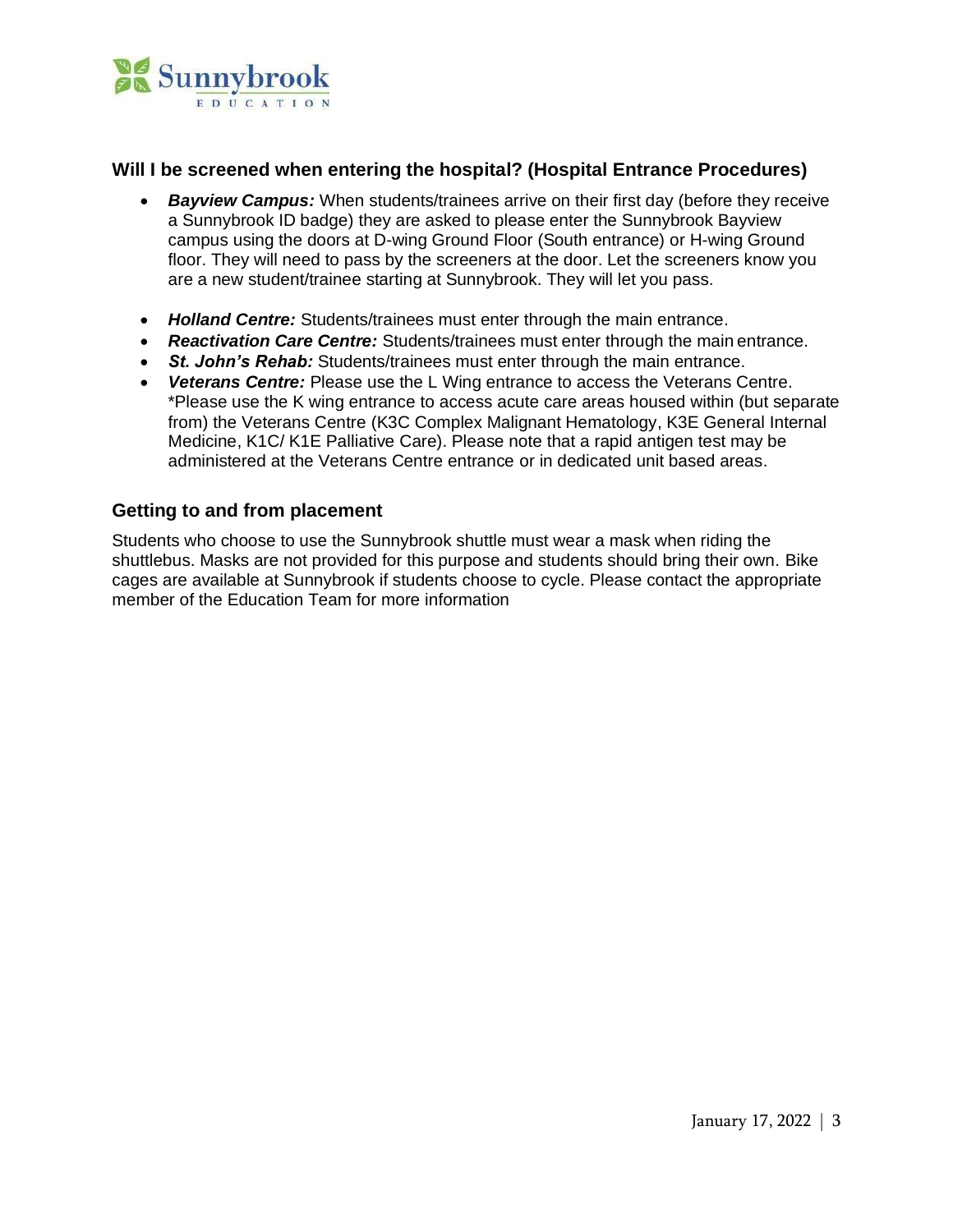

# <span id="page-3-0"></span>**PLACEMENT PROCEDURES**

# **Will students be required to provide care to COVID-19 positive patients?**

Sunnybrook will follow the guidance of the student's academic institution/program with respect to which patients they may see, and whether they can be involved in the care of patients with confirmed diagnoses of COVID-19. Students and trainees will not be assigned to provide care to confirmed COVID-19 positive patients unless their academic institutions/programs support this. Any exceptions must be approved by the Vice President of Education and the Academic Institution.

# **Will students be required to participate in aerosol-generating medical procedures (AGMP)?**

Aerosol-generating medical procedures (AGMP) are procedures carried out on a patient that can induce the production of aerosols of various sizes in high concentrations. These procedures present a risk for opportunistic airborne transmission of certain pathogens (e.g., COVID-19). The following procedures conducted on any patient, regardless of if they are on Additional Precautions, are considered AGMPs:

- All Code Blues where AGMP is required (e.g. cardiopulmonary arrest). **Compressions alone are not considered to be an AGMP**
- Non-invasive ventilation for duration of therapy (e.g., CPAP, BiPAP, AIRVO, Optiflow)
- The act of intubation
- High frequency oscillation ventilation/jet ventilation
- Dental work with high-speed drilling
- Bronchoscopy
- Induced sputum (e.g. inhalation of nebulized saline solution to liquify and produce airway secretions, not natural coughing to bring up sputum)
- Extubation
- Open suctioning (e.g. "deep" insertion for naso-pharyngeal or tracheal suctioning, not inclusive of oral suction)
- Tracheotomy/tracheostomy procedures (insertion/removal/decannulation, not routine trach care with inner cannula change)
- Use of mechanical cough-assist device
- Chest tube insertion for trauma (where air leak is likely)
- Large volume nebulizers for humidity (e.g., trach mask with cool humidity)
- Manual ventilation (when unable to maintain full seal)
- Autopsy
- Nasopharyngoscopy, laryngoscopy
- Oral, pharyngeal, transphenoidal and airway surgeries, including thoracic surgery and tracheostomy insertion

Due to the COVID-19 pandemic, Sunnybrook has implemented detailed protocols that must be followed when these AGMPs are required. Students and trainees will therefore not participate in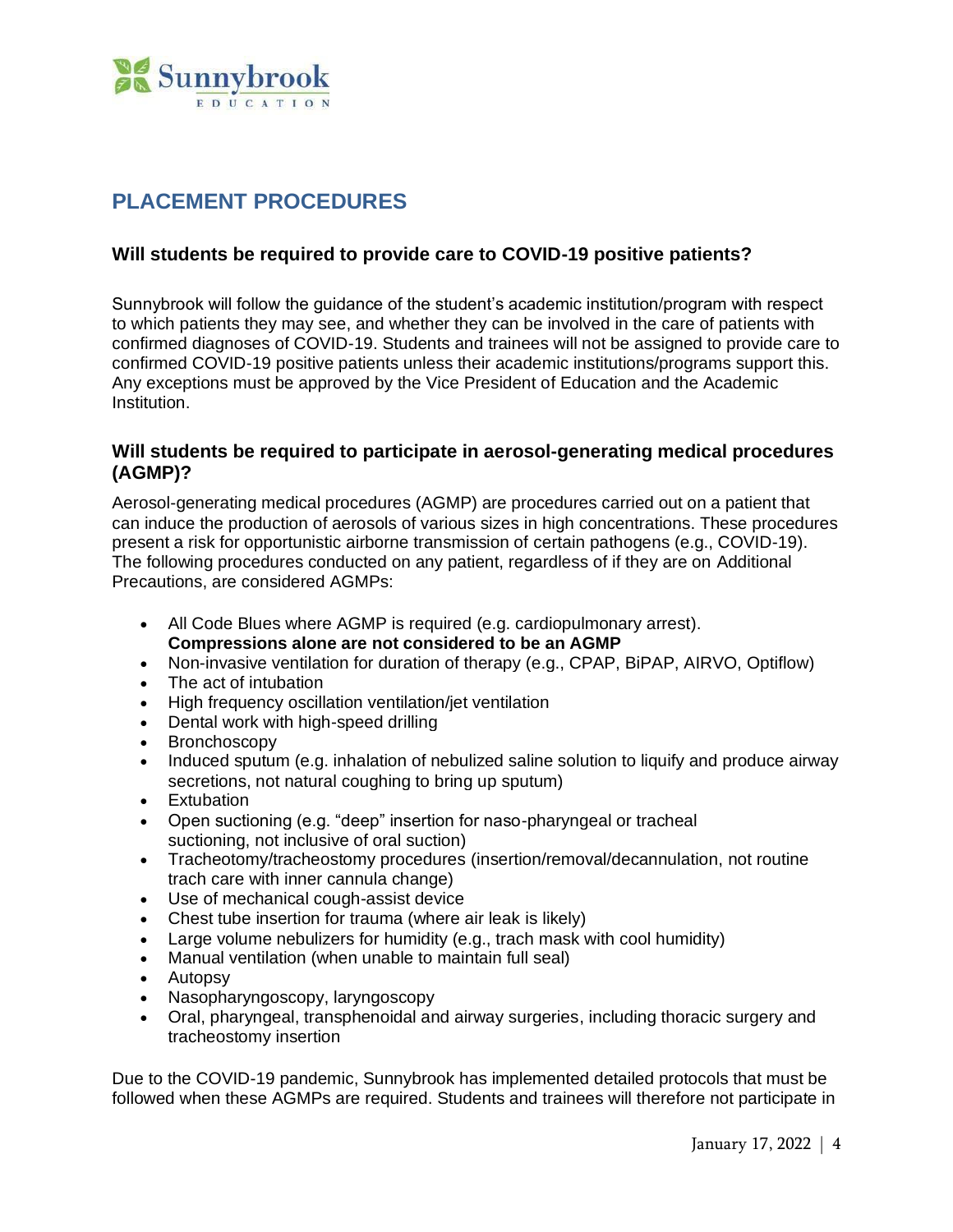

AGMPs for safety reasons. There are some exceptions (as approved by the Vice President of Education and the academic institution) for students in professions where developing competency in these procedures is mandatory in order to complete their placement objectives, and providing that this allowed by their academic institution. Preceptored (1:1 placement) nursing students may engaged in AGMPs where relevant to the unit where they are placed and the population This type of care will be performed:

- Under the direct observation of a preceptor or supervisor
- Require the use of an N95 respirator
- PPE required by the patient's Additional Precautions status and/or the risk assessment of the clinician.

Please note that rooms with ongoing AGMPs, where an N95 is required upon entry, are marked with a yellow and black 'N95' sign (see appendix). Students should not enter these rooms unless approved by the Vice President of Education and the academic institution.

# **How can I keep myself and patients safe while providing care?**

As always, it is important to follow the policies and procedures that Sunnybrook has established and that you have learned in school to prevent the spread of infection:

- Follow routine practices
	- o **Perform hand hygiene** as per [the 4 moments of Hand Hygiene](https://www.publichealthontario.ca/-/media/documents/9/2008/4-moments-poster-series.pdf?la=en) (see appendices) and as required as a component of personal care (e.g., after going to the washroom, before eating, etc.)
	- o **Perform a risk assessment** before any patient interaction to determine what, if any, risk exists for exposure to blood or body fluids. Select and don/doff personal protective equipment (PPE) as appropriate (e.g., gloves, gown, etc.)
- Use additional precautions when a communicable disease and/or organism of epidemiological significance is identified or suspected (e.g., contact, droplet & contact or airborne precautions). Any member of the health-care team (including students) should place a patient on additional precautions when there are concerns about transmission of infection, however additional precautions may only be discontinued after consultation with Infection Prevention and Control (IPAC).

During the COVID-19 pandemic, a mask and eye protection is required whenever you are within 2 metres (6 feet) of **any patient, even if not on precautions** (see appendices for additional information on the care and use of approved eye protection). Keep your hands away from your face and perform hand hygiene before and after touching your mask when donning and doffing.

# **How can I keep myself and my colleagues safe while in the hospital?**

Just as you do in the community, please be sure to maintain physical distancing while at Sunnybrook. Masks are mandatory in all clinical and common areas. You may only remove your mask in locations where safe distancing (2 metres) can be assured (e.g., when alone in an office).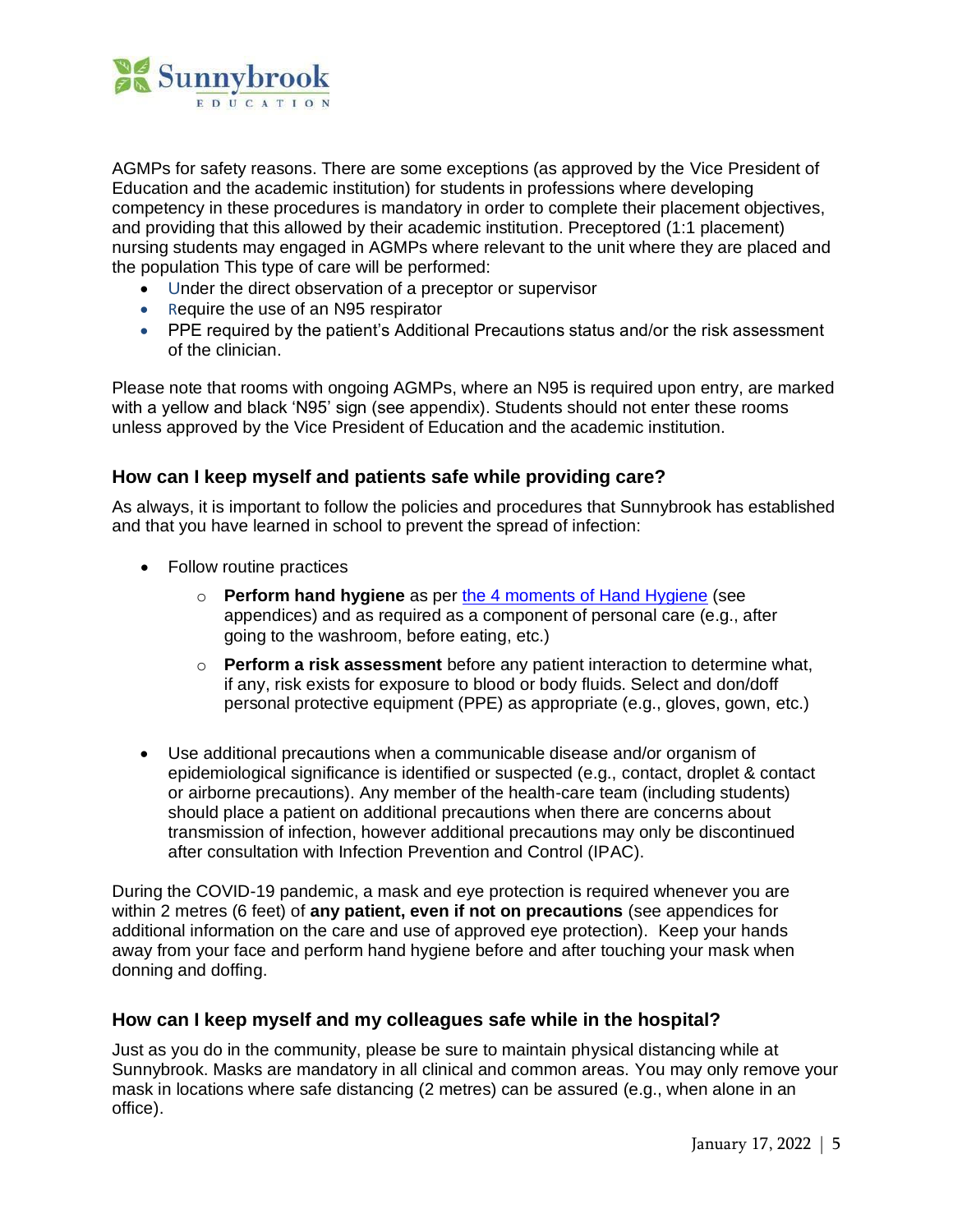

As always, do not attend placement if you have any infectious symptoms – no matter how mild – in order to prevent transmission to your patients and colleagues.

# **Should I get the flu shot?**

Flu shots are strongly recommended for students on placement during fall and winter terms. If a student chooses not to have a flu shot and there is an outbreak, they are not allowed to work on site, which could jeopardize their placement completion. If a student wishes to receive a flu vaccine while they are at Sunnybrook they may obtain this at Occupational Health & Safety (461-480-6100 ext. 4175). If you were vaccinated by a provider other than Sunnybrook's OH&S department, you must provide evidence to OH&S in order to be issued the sticker required on your photo ID badge. Evidence may include:

- ['Influenza Vaccine Received Form'](https://sunnybrook.ca/uploads/1/_education/students-residents-fellows/student-welcome-guide/19547_influenza_vaccine_received_form_2015_acc.pdf) signed by an authorized health-care practitioner. Please request a copy of this form from the appropriate member of the Education team if required.
- Documentation of immunization from an authorized health-care practitioner, including the Toronto Academic Health Sciences Network Flu Fighter card.
- Sticker issued at other hospitals within the Toronto Academic Health Sciences Network.

# **Can I get a COVID-19 vaccination during my placement at Sunnybrook?**

Sunnybrook Health Science Centre requires all students commencing a placement at Sunnybrook to be fully vaccinated in order to be eligible for a placement. Medical exemptions may be assessed by Sunnybrook to determine a plan on a case-by-case basis. Please visit [our](https://sunnybrook.ca/content/?page=novel-coronavirus-covid-19-vaccine-to-resource) [website](https://sunnybrook.ca/content/?page=novel-coronavirus-covid-19-vaccine-to-resource) for more information on how to find first & second doses and booster doses in the community. Students with network access can book an appointment on Sunnynet: <https://sunnynet.ca/Default.aspx?cid=134353&lang=1> Students without network access can email [student.education@sunnybrook.ca](mailto:student.education@sunnybrook.ca) for support.

Please note that Mandatory 3rd doses are required for Veterans Centre students by the following deadlines:

- if eligible on/before Dec 31st deadline of Jan 28/22
- if not eligible until after Dec 31st deadline of March 14/22

**With information about the Omicron variant evolving rapidly,** we strongly encourage you to receive your third dose of the vaccine as soon as possible. **As of today, everyone in Ontario 18 and older is eligible to receive their third dose of the COVID-19 vaccine three months (84 days) after their second dose.**

# **What procedures are in place to ensure the safety of learners during classroombased activities during placement?**

Like everywhere else in the hospital, masking must remain in place at all times in educational meetings where hands on learning is required. Other meetings should be moved to a virtual format. No food or drink is to be consumed during indoor meetings or gatherings. Capacity limits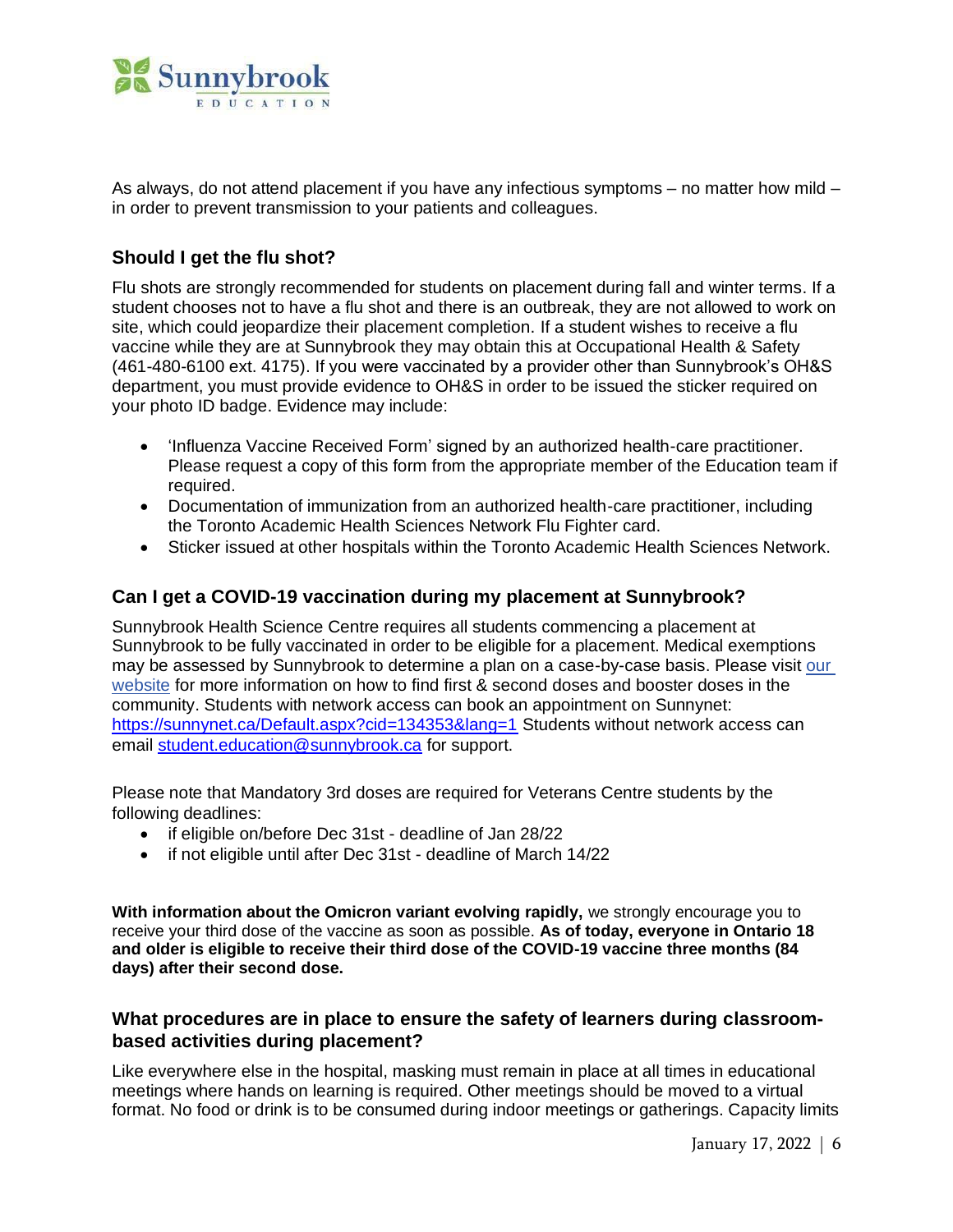

apply for classroom spaces. The number allowed is indicated on the door for most rooms.

# **What if I feel unsafe during an activity while on placement?**

We are committed to providing students with a safe, healthy, secure and respectful environment while at Sunnybrook. If students have a concern during placement, the steps below are in place so we can act as effectively as possible. If you are uncomfortable speaking to the individuals suggested at any point during the escalation process, please feel free to contact any of us (see contact list at the end of this document).

- **STEP 1:** Speak with your preceptor or supervisor If you are comfortable, we encourage you to address the concern with the person you are working with on a daily basis.
- **STEP 2:** Speak with your area leadership or professional lead If the concern is not addressed at Step 1, please feel free to speak with your area or professional lead. This may include your site director, patient care manager, professional and education leader, advanced practice nurse or clinical coordinator.
- **STEP 3:** Speak with a member of the Student Centre leadership team If your concern has not been addressed to your satisfaction in Step 1 and/or Step 2, speak with a member of our Student Centre leadership team, such as the Director of Interprofessional & Academic Education, Director of the Peters-Boyd Academy, Manager of Post-Graduate Medical Education and Education Observers, or the Education Lead for Nursing.
- **STEP 4:** Speak with the Vice-President of Education If you feel the need to address your concern at the senior-leadership level, please feel free to connect with the Vice-President of Education, Dr. Ari Zaretsky.

*Please note: Depending on the nature of your concern, your academic institution or other hospital-based leaders may become involved in your case.*

#### **What spaces are available for breaks?**

When taking off your mask to eat and drink in break spaces and cafeterias, physical distancing must be observed.

With visitors coming through the hospital and needing to use the public cafeteria space, we encourage staff and learners to take their food and eat it elsewhere, including outdoors at a picnic table when weather permits.

Please do not use the staff lounge on your unit for breaks if the maximum number of people allowed in the room are already present.

At Bayview campus, M1 Food Emporium, the M6 [Atrium](https://sunnynet.ca/default.aspx?cid=132346) and the [Blythwood](https://sunnynet.ca/default.aspx?cid=133167) patio are available as dedicated staff break spaces, and more space is being created in the Harlequins cafeteria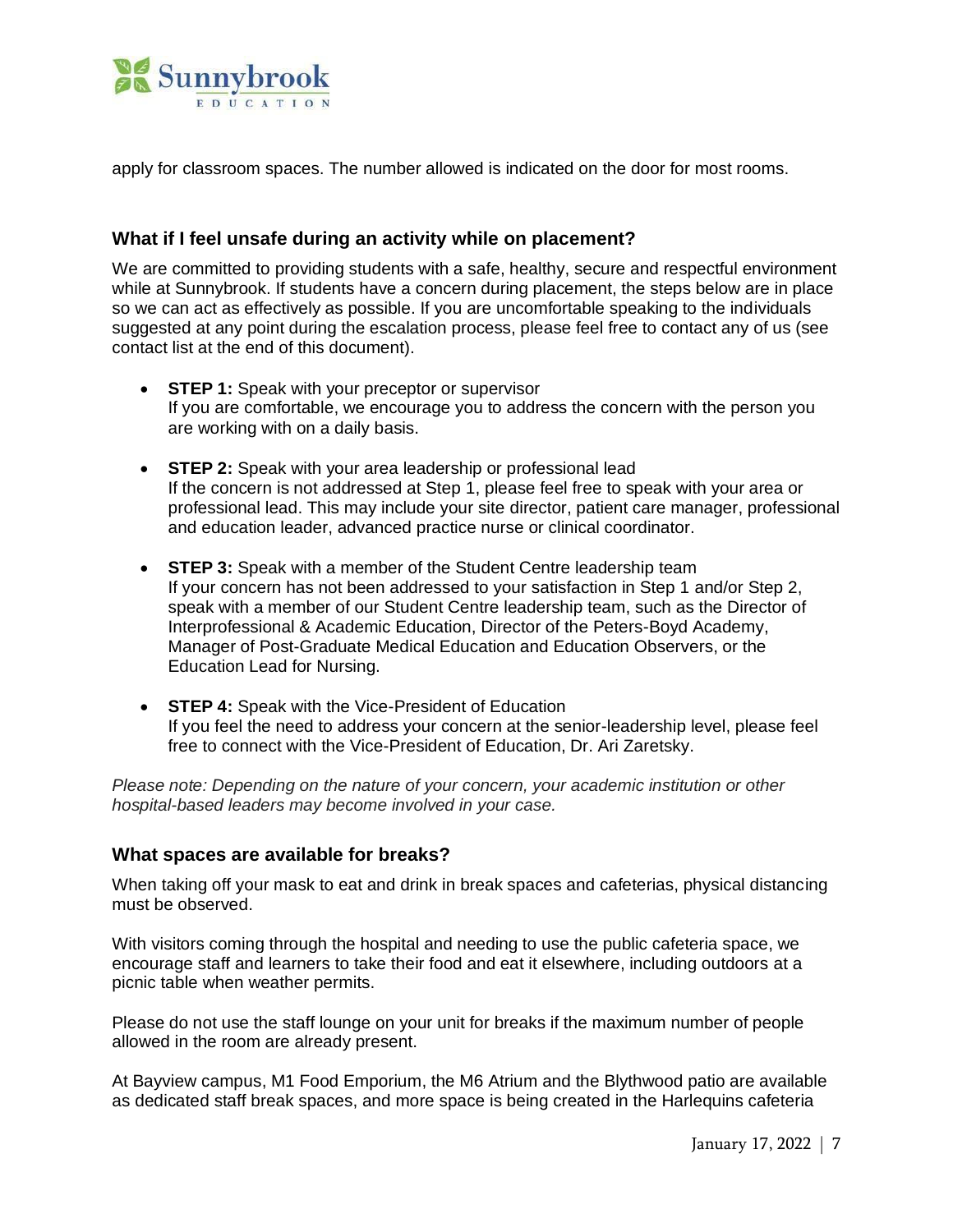

.

(E-wing, first floor).At St. John's Rehab campus Grasett Hall (as available) has also been designated as a larger break space. Speak with your preceptor / supervisor or professional leader/clinical coordinator as some professions have additional spaces allocated away from clinical areas which may be used for breaks or documentation. You may also consider taking breaks at off peak times or staggering with other colleagues/students to optimize the use of available spaces.

Anyone who would like to sit down to eat or drink in one of our public dining areas **must show proof of full vaccination**. This includes staff.

If you plan to sit down and eat/drink what you've purchased, or if you bring your own meal to eat in one of these spaces, you may be asked to provide proof of full vaccination (show your vaccine receipt and either your Sunnybrook ID or government-issued ID).

Please ensure you observe proper physical distancing and mask wearing in all of these locations. There should be no food or drink shared amongst persons.

\* *Sunny's cafeteria in Veterans Centre should not be accessed by learners except those with a placement in Veterans Centre. Learners placed on the acute care units in the Veterans Centre (K3E and K3C) are also not permitted to use Sunny's.*

#### **How many people can be in an elevator at one time?**

To allow physical distancing, there is a limit of **four** people in elevators. Students may wish to plan their time accordingly in case there is a wait or consider taking the stairs.

#### **Can I work across multiple hospital units/areas as part of my placement?**

Students may work across multiple hospital units/areas as part of their placements with the exception of students placed on units that are on certain types of outbreaks. If the student is expected to be at the Veterans Centre and a unit on another campus on the same day, please ensure they work at the Veterans Centre first, then other units later in the day as a risk mitigation strategy. If you are assigned a student placement within Veterans Centre units but are also a staff member working in other areas of the hospital, please contact the Education Team so we can work through an individualized plan.

#### **What happens if the unit I am assigned to goes into a COVID-19 outbreak?**

In most situations, you may continue to attend placement in the event a COVID-19 outbreak is declared on your unit as long as you have no symptoms of COVID-19 and your school approves. (Student placements on outbreak units may be reassessed by the education department, IPAC, Occupational Health & Safety (OHS) or your school depending on the circumstances)

#### **Asymptomatic staff/physicians/learners who worked as a primary team member on an outbreak unit**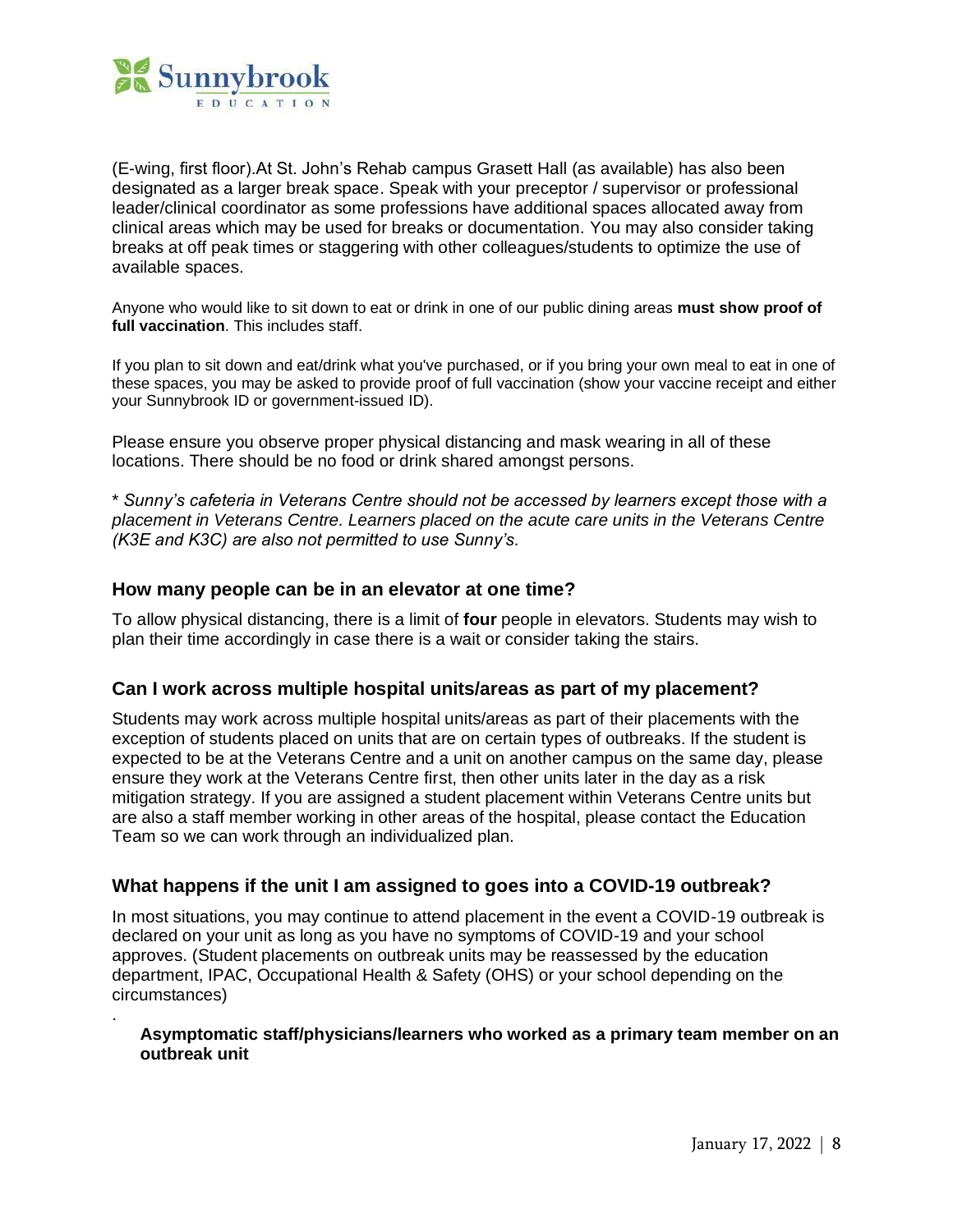

Asymptomatic staff/physicians/learners will no longer be excluded after working as part of a primary team\* on an outbreak unit and scheduled to work in non-outbreak area.However, the requirements below remain in place.

#### **For moving from a suspected/confirmed outbreak unit at one organization to work or rotate to a second organization (regardless if unit at second organization is on outbreak) :**

- Before starting a shift or rotation in a second organization, staff/physician/learner who worked in a primary role\* on an outbreak unit must undergo a PCR test.
- If PCR negative and proof submitted to OHS at second organization, they are automatically fit to work.
- As always, the healthy [workplace](https://sunnynet.ca/default.aspx?cid=101207) policy must be strictly followed with exclusion from work if any symptoms develop, pending repeat PCR testing.
- Unvaccinated staff/physicians/learners may not rotate to, or work in, another organization for 10 days after their last contact with the outbreak unit, or the outbreak is declared over, whichever is earliest.

When a negative PCR test is required to work or rotate to another organization, please follow the steps below:

- 1. Staff/physician/learner must be double or triple vaccinated to be eligible for this process AND asymptomatic
- 2. Finish your last shift on the suspect/confirmed outbreak unit
- 3. Book an appointment to get tested through OHS or a community assessment centre (this could be booked in advance to align with your last shift on a suspect/confirmed outbreak unit)
- 4. Wait for NEGATIVE PCR result
- 5. Inform OHS when PCR test is negative and include the date you left the outbreak facility as primary team member – scan/take picture or attach copy of the negative PCR and email to [OHSSurveillance@sunnybrook.ca](mailto:OHSSurveillance@sunnybrook.ca) (verbal/email clearance from OHS is not required to return to work once this step is completed)
- 6. Upon reassignment to another unit, practice work [self-isolation](https://sunnynet.ca/data/1/rec_docs/36750_ipac-covid-19-work-self-isolation_Jan-3-2022.pdf) protocols for a period of 10 days from when you left the suspect/confirmed outbreak unit, or until the outbreak is declared over, whichever is earliest
- 7. Report again to OHS if any symptoms of COVID-19 develop within 10 days of leaving the suspected/confirmed COVID-19 outbreak unit (or at any time); if this occurs, exclude yourself from work and repeat PCR testing

#### **For moving from outbreak unit to non-outbreak areas within same organization :**

- Those who worked in a primary role\* and are moving to a non-outbreak area within the same facility (e.g., any Sunnybrook Campus or unit), may do so on condition that any testing directed by IPAC as part of outbreak investigation was negative before doing.
- As always, the healthy [workplace](https://sunnynet.ca/default.aspx?cid=101207) policy must be strictly followed with exclusion from work if any symptoms develop, pending repeat PCR testing.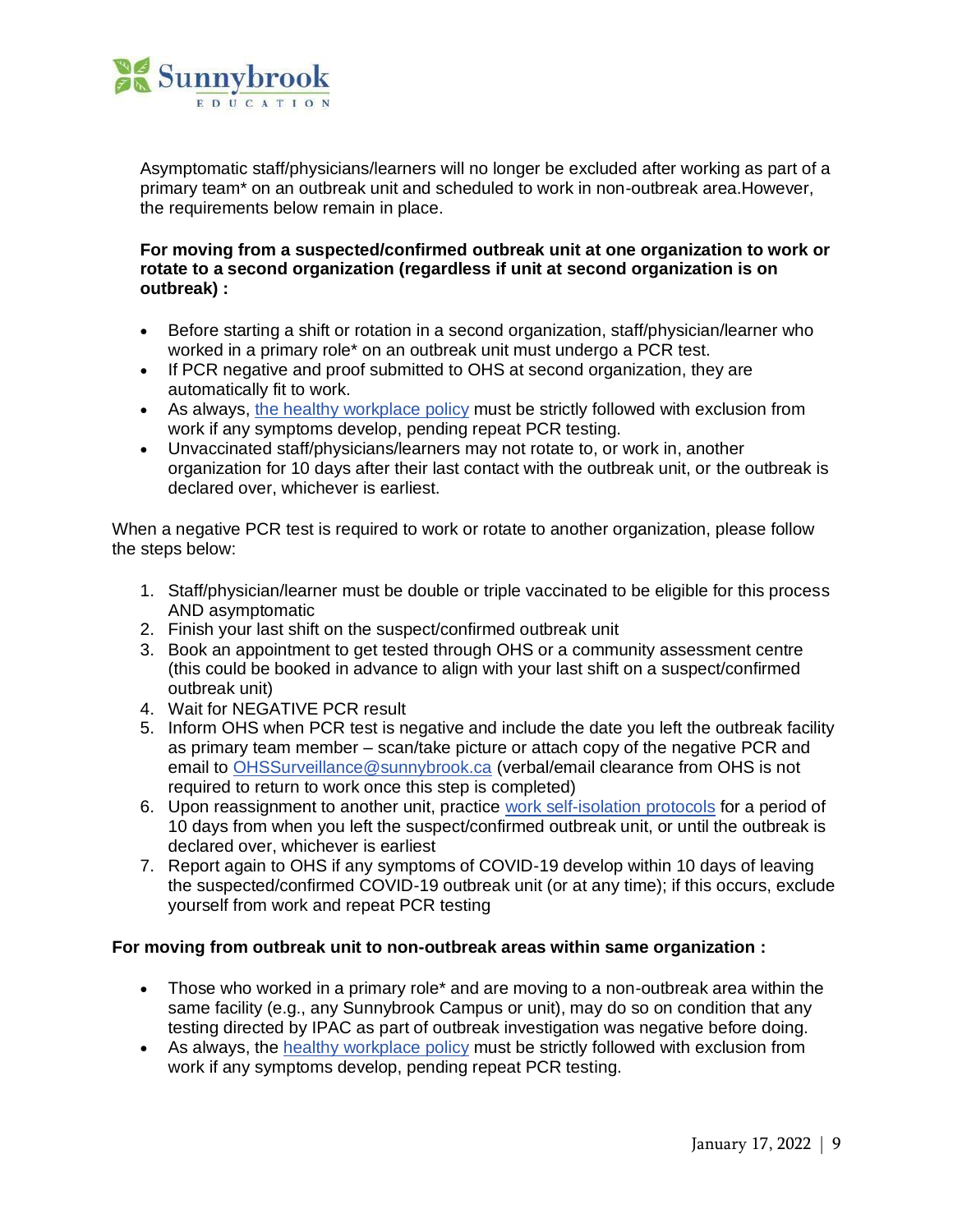

<span id="page-9-0"></span>**\*Important note**: The above refers to those in a primary role dedicated to the outbreak unit(i.e., working the entire shift on same unit entering patient/resident room to complete their duties).Those who worked as a consultant or transiently on an outbreak unit, and who are fully vaccinated (two doses minimum), may move between facilities and between units, on the condition they are asymptomatic, without following the above steps.

# **How to self-isolate while working Recommendations for Health Care Workers**

#### Who needs to be self-isolating?

• Health care workers (HCWs) who have had unprotected exposure to a person with COVID-19, and have been identified as critical to opeations of their organiziation.

• HCWs who meet this criteria still need to self-isolate when they are not at work.

#### How long should I self-isolate while I am working?

• Self-isolation generally applies for 10days from your last unprotected exposure to a person with COVID-19.

- Follow OHS direction to determine how long to continue work isolation.
- Maintain physical distancing after you have stopped self-isolating.

#### How do I self-isolate while working?

- Take your temperature twice a day to monitor for fever.
- Travel to and from work in your private vehicle. If you have to take transit, wear a
- surgical/procedure mask and perform hand hygiene before and after your travel to work.
- During work, **wear a fit tested N95 respirator** and any additional Personal Protective
- Equipment, based on Routine Practices and Additional Precautions.

• Do not eat your meals in a shared space (e.g., conference room, lunch room) with other HCWs.

- Work in only one facility where possible.
- Self-isolate when outside of the workplace.

#### What if I develop symptoms of COVID-19 while at work or at home?

• While at work – Immediately self-isolate (i.e., remove yourself from providing care) and inform your immediate manager/supervisor and/or Occupational Health and Safety Department.

• While at home – Immediately self-isolate in your home.

o Do not go to work.

o Notify your immediate manager/supervisor and or Occupational Health and Safety Department.

• Contact your health care provider, Telehealth (1-866-797-0000) or your local public health unit.

*Updated: January 3, 2022 – Department of Occupational Health & Safety*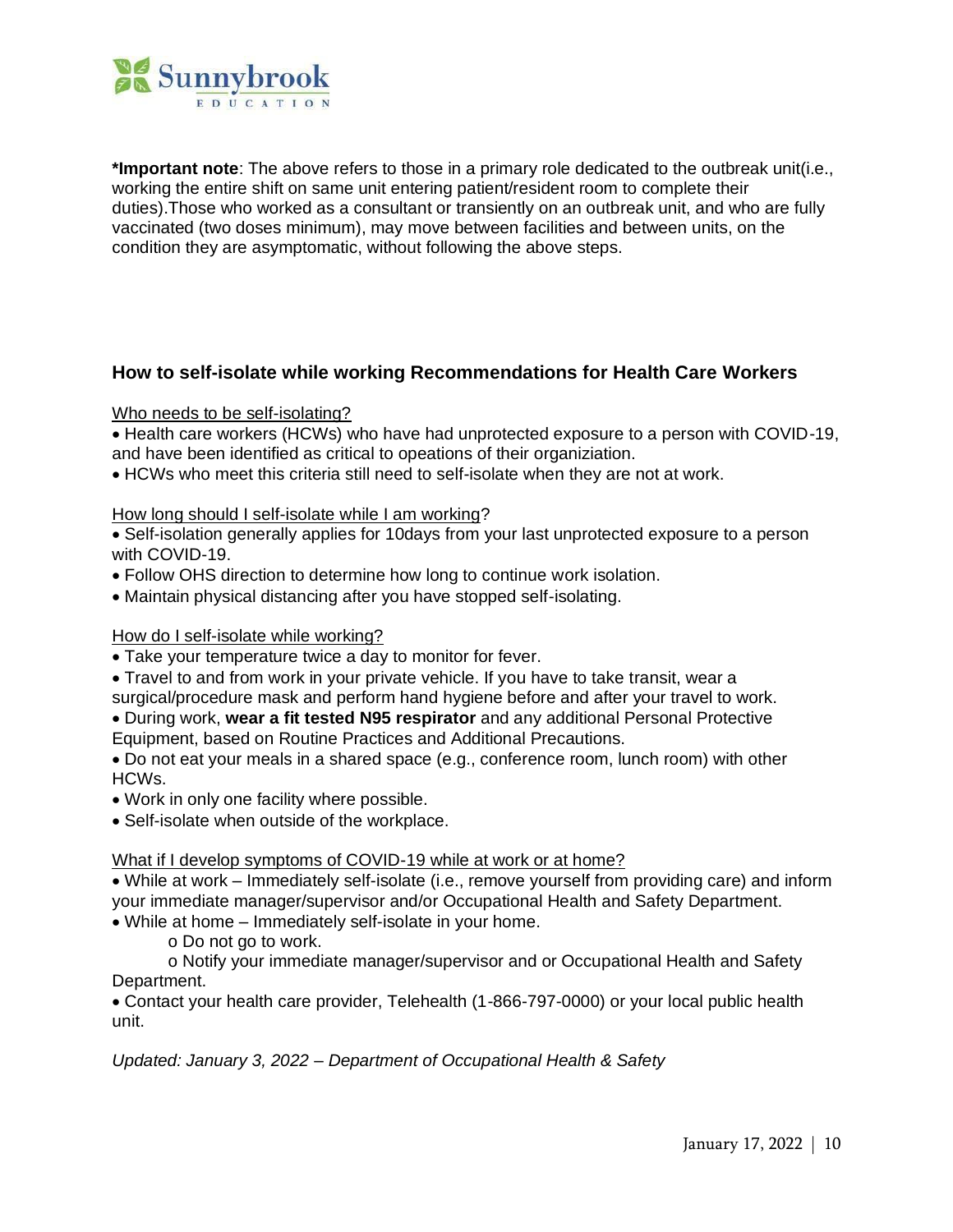

# **OCCUPATIONAL HEALTH AND SAFETY**

#### **COVID-19 Update for Students: Guidance if you're symptomatic, have a household case or a high-risk exposure**

At Sunnybrook we have established protocols to ensure we exclude those who are symptomatic, or confirmed individuals who test positive, or those with certain high risk exposures – and given the volume of staff and students affected by Omicron we wanted you to be aware of the steps that must be followed.

#### **Important: Do not send emails to Occupational Health and Safety (OHS) or Infection Prevention and Control (IPAC) directly.**

### **DO NOT ATTEND YOUR PLACEMENT/ROTATION IF ANY OF THE FOLLOWING APPLY TO YOU:**

- You are symptomatic (runny nose, headache, sore throat, cough, loss of smell/taste, unexplained muscle aches or joint pain, vomiting, diarrhea) or test positive on a rapid antigen test. E**ven if you do a rapid antigen test and it is negative**, **if you have symptoms you MUST stay home** and it is considered a breach in professionalism to come to attend your placement/rotation
- You have a household member who has a positive COVID test (either rapid antigen or PCR) or has any symptoms. With Omicron circulating widely and access to PCR testing limited, any symptoms should be assumed to be COVID-19.
- You had a high risk exposure involves being in close contact with someone who is within their period of communicability for COVID-19, which is usually 48 hours before onset of symptoms (or if asymptomatic test-positive, before positive test) and up to 10 days after symptom onset or test positivity. Brief encounters or those wearing appropriate PPE are low risk.

High-risk exposures occur when **ALL** of the following criteria are met:

- o More than 10 minutes, AND
- o Within 6 feet, AND
- o One or more parties not masked (or not properly masked) Patient care scenarios:
- Aerosol-generating medical procedure without N95
- COVID-19 positive patient care provided, without droplet and contact precaution PPE

# ➢ **FOR NURSING & HEALTH PROFESSIONS STUDENTS**

Please contact [student.education@sunnybrook.ca](mailto:student.education@sunnybrook.ca) for guidance on your situation. If you need to be off/exclude yourself from placement please also make sure to notify the following people as apply to your placement/rotation: Preceptor/supervisor, professional/education leader, clinical coordinator, area leader/manager, and your contact at the school.

#### ➢ **FOR MEDICAL RESIDENTS AND STUDENTS**

Please follow the guidance on Sunnynet: [https://sunnybrook.ca/content/?page=return-to](https://sunnybrook.ca/content/?page=return-to-work-clinical)[work-clinical](https://sunnybrook.ca/content/?page=return-to-work-clinical)

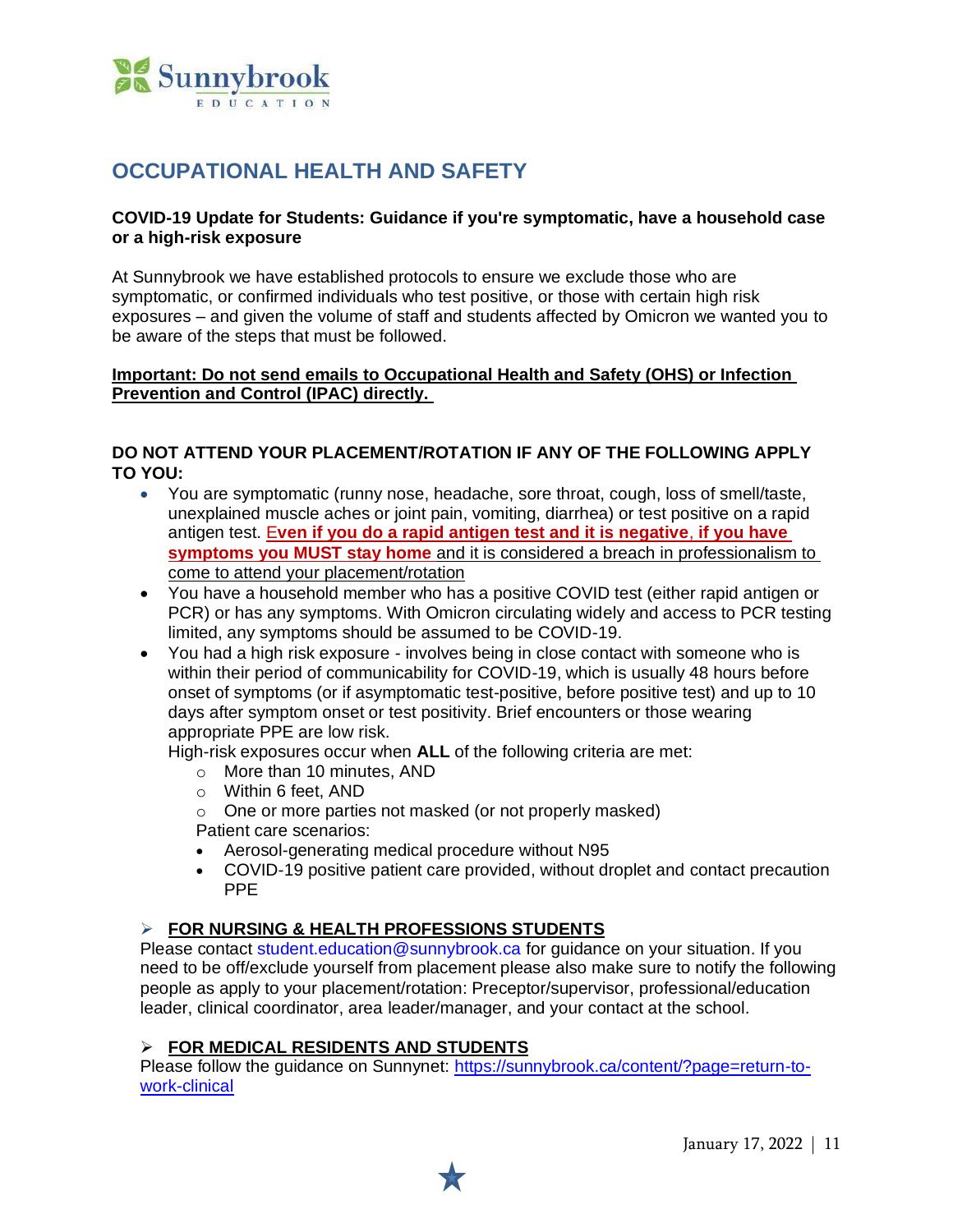

# **How do I self-monitor or self-isolate if I am told that I must do one or both?**

- Information on how to self-monitor can be found here: [How to Self-Monitor](https://www.publichealthontario.ca/-/media/documents/ncov/factsheet-covid-19-self-monitor.pdf?la=en)
- Information on how to self-isolate can be found here: [How to Self-Isolate](https://www.publichealthontario.ca/-/media/documents/ncov/factsheet-covid-19-how-to-self-isolate.pdf?la=en)

# **Extensions for lapsed Occupational Health & Safety or other placement requirements**

Most schools are supporting normal processes for Occupational Health and Safety or other placement requirements. If one of the requirements below has lapsed, or you were not able to acquire the appropriate documentation due to interruptions from COVID-19, please get in touch with your contact from the Education team and we will determine next steps.

Please note that current N95 testing is required for students involved in patient care. If you have been fit tested on a mask that is not available at Sunnyrbook you will need to be retested. Please contact Students Services immediately if this applies to you.

*TB Testing CPR (Re) Certification Criminal Record Checks Other Placement Requirements*

# **COVID-19 Wellness Resources (Be Well)**

- Sunnybrook's [COVID-19 Wellness Resources](https://sunnybrook.ca/content/?page=be-well-covid-19) are available to students and trainees.
- A [Student Assistance](file://///Users/katherine/Desktop/•https:/sunnybrook.ca/education/content/%253fpage=education-%20student-assistance) page has also been created specifically for students/trainees.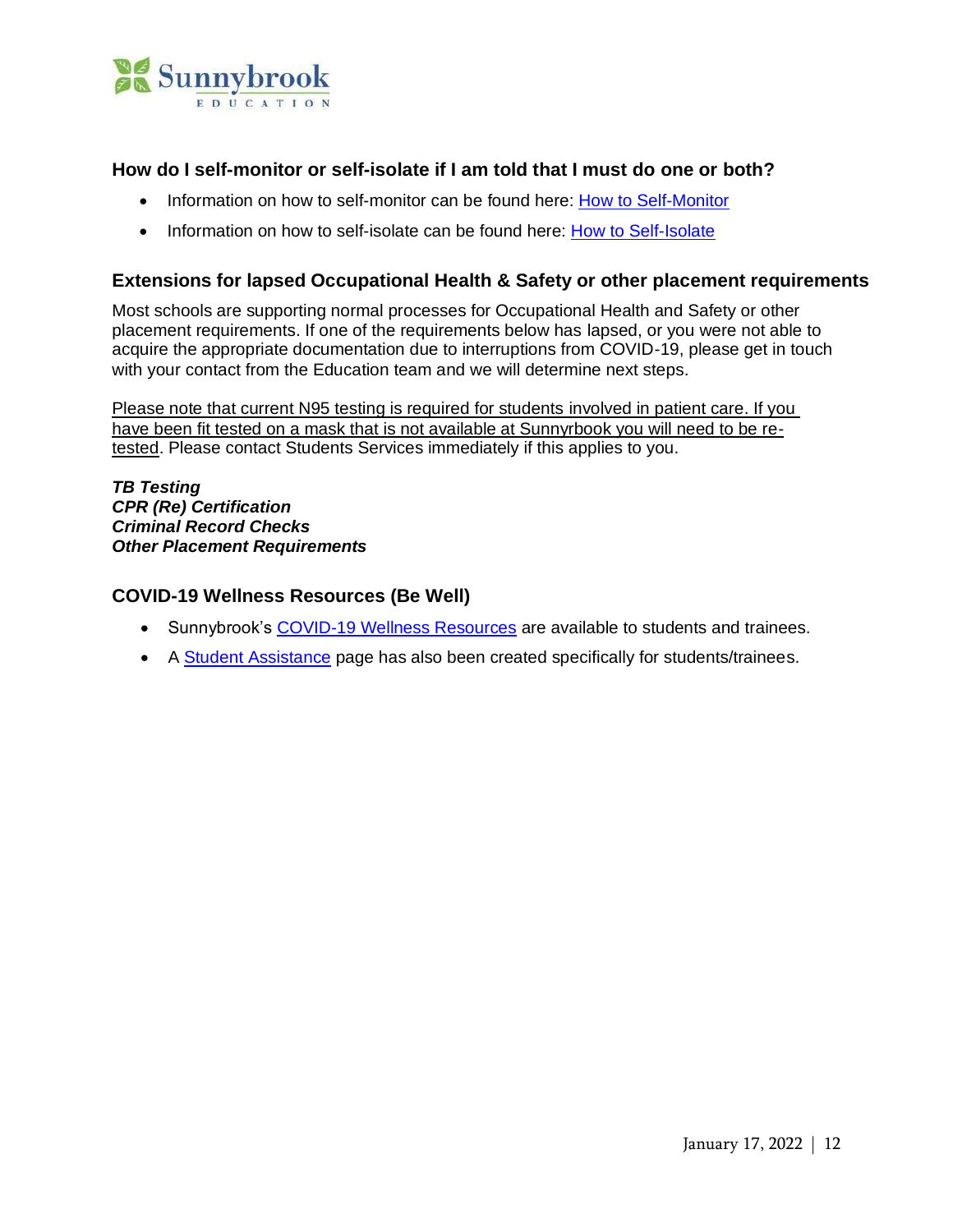

# <span id="page-12-0"></span>**LIFE OUTSIDE OF PLACEMENT**

### **How can I keep my family and home safe?**

See the infographic included in this package on 'ways to lower the risk for you and your family' (see appendices).

# **Can I work at another job while attending placement?**

There are no restrictions on working in non-health-care related jobs while attending placement. If you are employed elsewhere and an outbreak is declared please do not attend placement. You are asked to follow any guidance provided to you by Toronto Public Health. If you have questions please contact the appropriate member of the Education Team for further discussion (see contact information at the end of this document).

# **Can I travel while attending placement?**

#### **Please note that non-essential travel is not presently recommended**

#### **TRAVEL WITHIN CANADA**

There are currently no requirements to quarantine after returning to Ontario from another Canadian province, regardless of your COVID-19 vaccination status. Other provinces may have travel restrictions or quarantine requirements in place, which you should check before you travel.

#### **INTERNATIONAL TRAVEL**

All staff, physicians and learners must continue to follow testing requirements of [Canadian](https://www.cbsa-asfc.gc.ca/services/covid/menu-eng.html) Border [Services.](https://www.cbsa-asfc.gc.ca/services/covid/menu-eng.html)

**You are no longer required to report to OHS after international travel unless you are experiencing symptoms.** If you are experiencing symptoms, please follow the steps listed on the I or my [household](https://sunnynet.ca/Default.aspx?cid=130292&lang=1) contact have COVID-19 [symptoms:](https://sunnynet.ca/Default.aspx?cid=130292&lang=1) What do I do? Sunnynet page.

A reminder that household contacts with recent travel need to follow direction from Canadian Border Services. Staff do not need to quarantine/be tested if they themselves have not traveled, unless their household contact is positive.

As always, anyone with COVID-19 symptoms must not come to work, or leave work as soon as it is safe to do so, and get tested for [COVID-19.](https://sunnynet.ca/default.aspx?cid=130310)

# <span id="page-12-1"></span>**PERSONAL PROTECTIVE EQUIPMENT (PPE)**

#### **What PPE will I be provided with?**

Students are provided with the same access to PPE as preceptors/supervisors, including masks, face shields, gowns and gloves. Details regarding required items as appropriate to the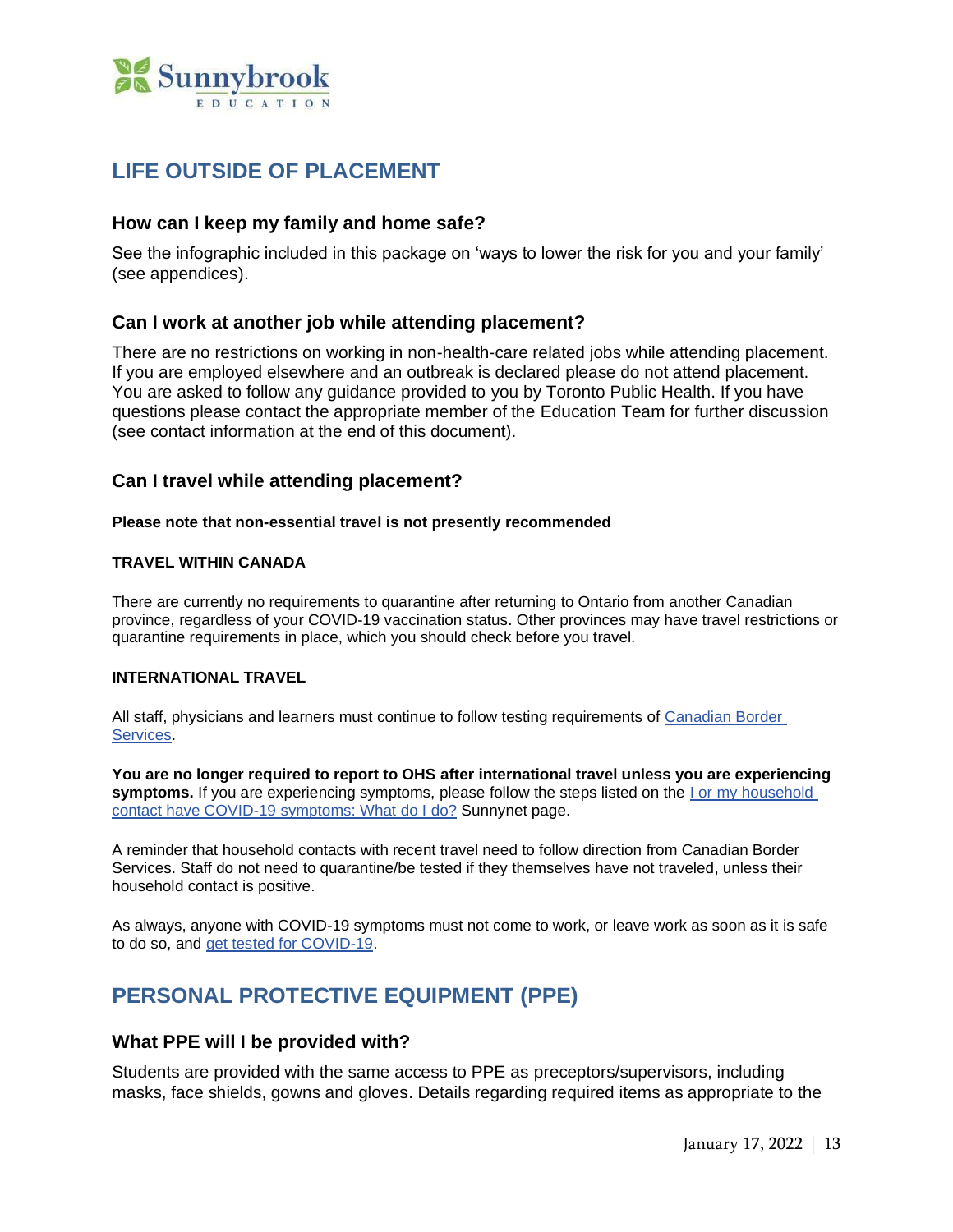

profession will be reviewed with students by the lead for each profession (or preceptor where applicable).

It is important that students use hospital-provided and approved PPE. Masks, face shields and other individually acquired personal protective equipment should not be brought into the hospital.

**Medical-grade masks must be worn by all students** in all work/clinical areas, as well as common areas (e.g., hallways, elevators, etc.), and whenever physical distancing of 2 metres (6 feet) from others cannot be assured. In non-clinical locations where safe distancing can be assured, you are permitted to remove your mask (e.g., when alone in an office). Eye protection must be worn when within 2 metres (6 feet) of any patient when no Plexiglas barrier is in place.

Following the release of updated [PPE recommendations](https://sunnynet.ca/Default.aspx?cid=134319&lang=1) for health-care workers from Public Health Ontario last week, the Chief Medical Officer of Health (CMOH) has now updated Directive #5. As an interim precautionary measure owing to uncertainty associated with the Omicron variant, the amended Directive #5 states that **health-care workers are required to wear a fit-tested, seal-checked N95 respirator, eye protection, gown and gloves when providing direct care to or interacting with patients with suspected or confirmed COVID-19**. health-care workers are also empowered to perform their own point of care risk assessment and determine if they need to use an N95, in any situation.

All health-care workers must have access to their fit-tested N95 respirator, and you should know within your unit or area of work where to find them. They should be easily accessible, so please speak to your team leader, unit manager or contact Students Services if you are uncertain of where to locate them. It is essential that there are no physical or procedural barriers that may prevent this access.

If you are uncertain of your N95 mask model, or you are looking for more information on N95 fittesting, including online appointment booking, [please visit this page](https://sunnynet.ca/Default.aspx?cid=100829&lang=1) or contact Student Services. If you were fit tested with your school on a model of N95 we don't presently have available you will need to be re-tested immediately.

**Please note several N95 models currently have limited availability. If you have been fit tested for any other mask besides the following 4 models you will need to be re-tested**: 3M 1860 3M 1860S 3M 8210 3M 1870+ **N95 Mask fit testing appointments** can be booked on Sunnynet (see instructions below) at the following link: [https://sunnynet.ca/Default.aspx?cid=100829&lang=1](https://urldefense.com/v3/__https:/sunnynet.ca/Default.aspx?cid=100829&lang=1__;!!Ibyq0D7xP3j_!7rJC_wGpASv9BU4yH9uKpUr3yMQWDm8O2_KzUQvpbEfLIfjg9FtDHhLr3IthtHsnz4McOMpslP3z$)

To access Sunnynet remotely and book an N95 fit testing appointment:

1) You need to have network access/login information to proceed. If you are just starting a placement it may take a few days to receive this (this is not the same login information as Nirvsystem)

2) Visit this page - [https://sunnybrook.ca/content/?page=staff](https://urldefense.com/v3/__https:/can01.safelinks.protection.outlook.com/?url=https*3A*2F*2Fsunnybrook.ca*2Fcontent*2F*3Fpage*3Dstaff&data=04*7C01*7Cmaddie.skidmore*40mail.utoronto.ca*7C724643daf8334f186f0b08d9cf8e2ef7*7C78aac2262f034b4d9037b46d56c55210*7C0*7C0*7C637769031846275383*7CUnknown*7CTWFpbGZsb3d8eyJWIjoiMC4wLjAwMDAiLCJQIjoiV2luMzIiLCJBTiI6Ik1haWwiLCJXVCI6Mn0*3D*7C3000&sdata=X4H*2BRTfgOMNauPs*2BHC5B5NB8oafD7Qx7g0mQWc1F9tE*3D&reserved=0__;JSUlJSUlJSUlJSUlJSUlJSUlJSUlJQ!!Ibyq0D7xP3j_!5RWsgjH2mKNJRxpJljU_8WXRiU4rBaZNAnFtvLDUYVPRXWzX9eylwcXdsOnll6G_ln4-pu93RFsM$)

- 3) Setup up multi-factor authentication (there are instructions posted)
- 4) Login using 'remote login RDP' (can be accessed from same page as above)
- 5) Visit this page to book an appointment: [https://sunnynet.ca/Default.aspx?cid=100829&lang=1](https://urldefense.com/v3/__https:/sunnynet.ca/Default.aspx?cid=100829&lang=1__;!!Ibyq0D7xP3j_!7rJC_wGpASv9BU4yH9uKpUr3yMQWDm8O2_KzUQvpbEfLIfjg9FtDHhLr3IthtHsnz4McOMpslP3z$)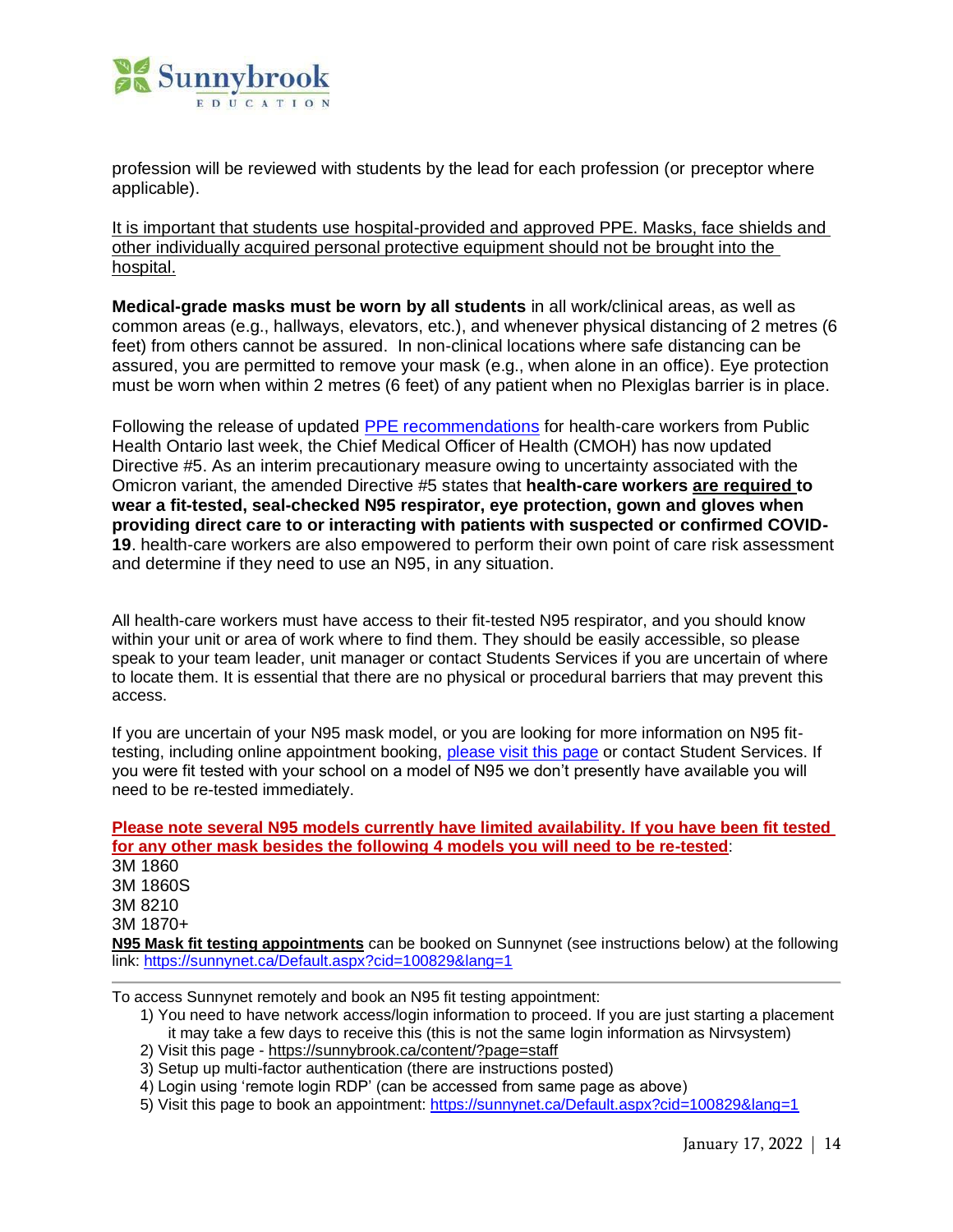

If you require assistance with setting up MFA or VPN access, please contact Service Desk at ext. 4159 for Bayview Campus and Holland Centre, ext 7060 option #1 for St. John's Rehab or via **[http://sunnynet.ca/default.aspx?cid=100434&lang=1](https://urldefense.com/v3/__https:/can01.safelinks.protection.outlook.com/?url=https*3A*2F*2Furldefense.com*2Fv3*2F__https*3A*2Fcan01.safelinks.protection.outlook.com*2F*3Furl*3Dhttp*3A*2F*2Fsunnynet.ca*2Fdefault.aspx*3Fcid*3D100434*26lang*3D1*23_blank*26data*3D04*7C01*7Crumia.owaisi*40mail.utoronto.ca*7C5ba730564cbd4d04ef5e08d9cf96ae6d*7C78aac2262f034b4d9037b46d56c55210*7C0*7C0*7C637769068355201497*7CUnknown*7CTWFpbGZsb3d8eyJWIjoiMC4wLjAwMDAiLCJQIjoiV2luMzIiLCJBTiI6Ik1haWwiLCJXVCI6Mn0*3D*7C3000*26sdata*3DPeNeN7h0pZjW4KNJFzq7uSarYCJywvAK4IV7GVX3eoM*3D*26reserved*3D0__*3BJSUlJSUlJSUlJSUlJSUlJSUlJSUlJQ!!Ibyq0D7xP3j_!8tT6AEwVtEZatkYfSw1G8HUF1w3ABuYZLM6WfoUNWksWqCpfDjGFkpHeShqrtvGeNO6SE4XjEJzS*24&data=04*7C01*7Crumia.owaisi*40mail.utoronto.ca*7C49653649721f454e87c108d9cfb28ce2*7C78aac2262f034b4d9037b46d56c55210*7C0*7C0*7C637769188051175150*7CUnknown*7CTWFpbGZsb3d8eyJWIjoiMC4wLjAwMDAiLCJQIjoiV2luMzIiLCJBTiI6Ik1haWwiLCJXVCI6Mn0*3D*7C3000&sdata=eY02pHmtsLWk*2FONWHNS47WSXGk4wBM2JvR7AadL3OuQ*3D&reserved=0__;JSUlJSUlJSUlJSoqKioqKioqKiUlKioqKioqKioqKioqJSUqJSUlJSUlJSUlJSUlJSUlJSUl!!Ibyq0D7xP3j_!4i1GiVSOBEZJDG1KTXc1eLEv4VgBKsf4z6a_9_g3vV7O-8KugxGMz9Ce4h-MZ01R-taV1CA2fjC3$)**

**\*\*In addition to Sunnybrook, you are also welcome to be mask-fitted elsewhere and submit your new results back to the Education team.\*\***

While an N95 respirator is required, it is important to note that as per the directive and the CMOH office, it is not considered a high-risk exposure if an encounter with a suspect, probable or confirmed COVID-19 case occurs while using a well-fitted medical mask and eye protection, which is considered an acceptable minimum PPE required for interactions with these patients.

# **What is the process to pick up masks each day?**

- Students will require a mask upon entry to any Sunnybrook buildings. This may include a non-medical mask until they arrive at their work area where a medical grade mask will be donned.
- Students will obtain their medical masks/PPE from their unit or work area.
- Students arriving to work without any masks will need to enter through one of the patient and visitor entrances to pick up a mask from a screening station. There will not be separate staff/student lines at these entrances so students are encouraged to come with a mask to avoid delays.

#### **Where can I get eye protection?**

Eye protection is available in clinical areas. Any PPE worn while attending placement must have been approved by the hospital, including eye protection. See appendices for more information on the care and use of approved eye protection at Sunnybrook.

#### **What PPE training and education will I be provided with?**

Before beginning placements/rotations at Sunnybrook students are required to complete a number of online training requirements/eLearning modules. These include hand hygiene, routine practices and additional precautions, donning & doffing personal protective equipment (PPE), donning and doffing masks with integrated visors, and PPE conservation.

Details regarding required items as appropriate to the profession will be reviewed with students by the lead for each profession (or Preceptor where applicable). At the start of placement (and before providing care to patients) students must complete a return demonstration of PPE technique. Depending upon the profession of the student this may include: a simulation session, a small group training session, or an individual training session/completion of our Return Demonstration Checklist.

#### **What polices are in place at Sunnybrook to conserve PPE?**

Sunnybrook has implemented mask conservation strategies which will involve wearing masks (including N95)/eye protection between patients and for more prolonged periods of time. View the videos assigned to you via our student registration system and consult the PPE Selection Guide (see appendices) included in this package for information and tips on PPE conservation strategies.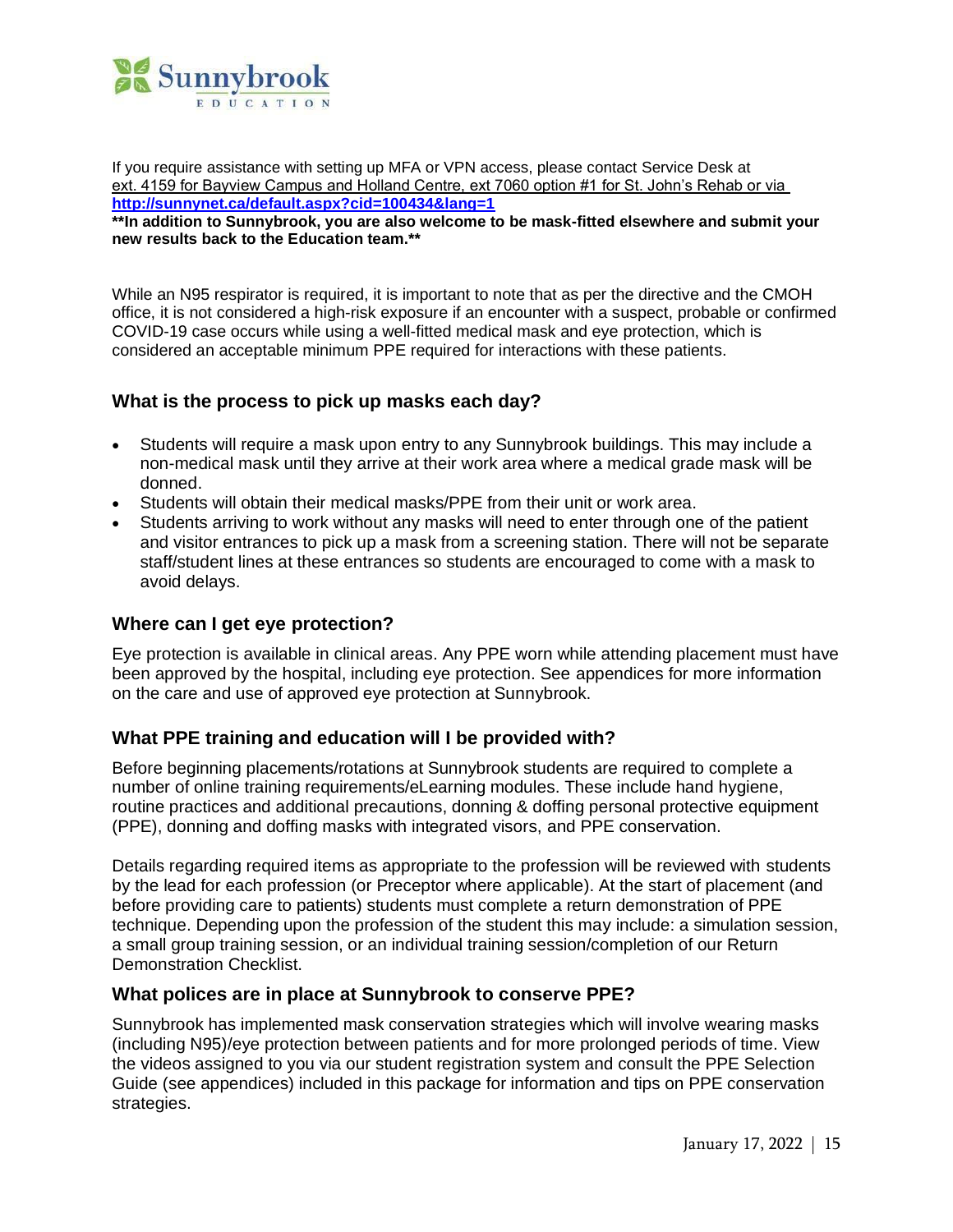

As always, gowns and gloves must be changed between each patient and hand hygiene must be performed according to the [4 moments of hand hygiene](https://www.publichealthontario.ca/-/media/documents/9/2008/4-moments-poster-series.pdf?la=en) (see appendices), as well as before donning and after doffing gloves.

#### *What are basic tips in caring for my mask (see appendices for more details)?*

- While wearing the mask, refrain from touching it with your hands and ensure that both nose and mouth are completely covered at all times.
- The mask can be worn for several hours until soiled, damaged, or hard to breathe through.
- Do not hang the mask around your neck or from your ear, or rest it on your head.
- Perform hand hygiene before and after donning and doffing the mask.

#### *How long can I wear the mask allocated to me by the hospital, and when should it be changed?*

- The mask should be worn continuously until it is soiled, damaged, or hard to breathe through. The same mask can be kept on while providing clinical care to multiple patients and when working in common areas.
- **Wear the mask in the correct position:** wire on bridge of nose, and white side towards face.
- The mask may only be removed outside of a patient care area, when physical distancing from others can be maintained, and only after performing hand hygiene.

#### **When do I need to wear a mask and/or eye protection when in the hospital?**

Masks are mandatory in all clinical and common areas. In locations where safe distancing (2 metres/6 feet) can be assured, you are permitted to remove your mask (e.g. when alone in an office).

Following the release of updated PPE recommendations for health-care workers from Public Health Ontario last week, the Chief Medical Officer of Health (CMOH) has now updated Directive #5. As an interim precautionary measure owing to uncertainty associated with the Omicron variant, the amended Directive #5 states that health-care workers **are required** to wear a fit-tested, sealchecked N95 respirator, eye protection, gown and gloves when providing direct care to or interacting with patients with suspected or confirmed COVID-19.

Eye protection is mandatory for every patient encounter, regardless of if the patient requires additional precautions or not.

#### **Should I wear two masks or 'double mask' while at Sunnybrook?**

No, the Centre for Disease Control (CDC) guidelines on double-masking are intended for people in the community who do not have access to medical-grade personal protective equipment. Sunnybrook provides students with medical grade masks to wear during placements. Wearing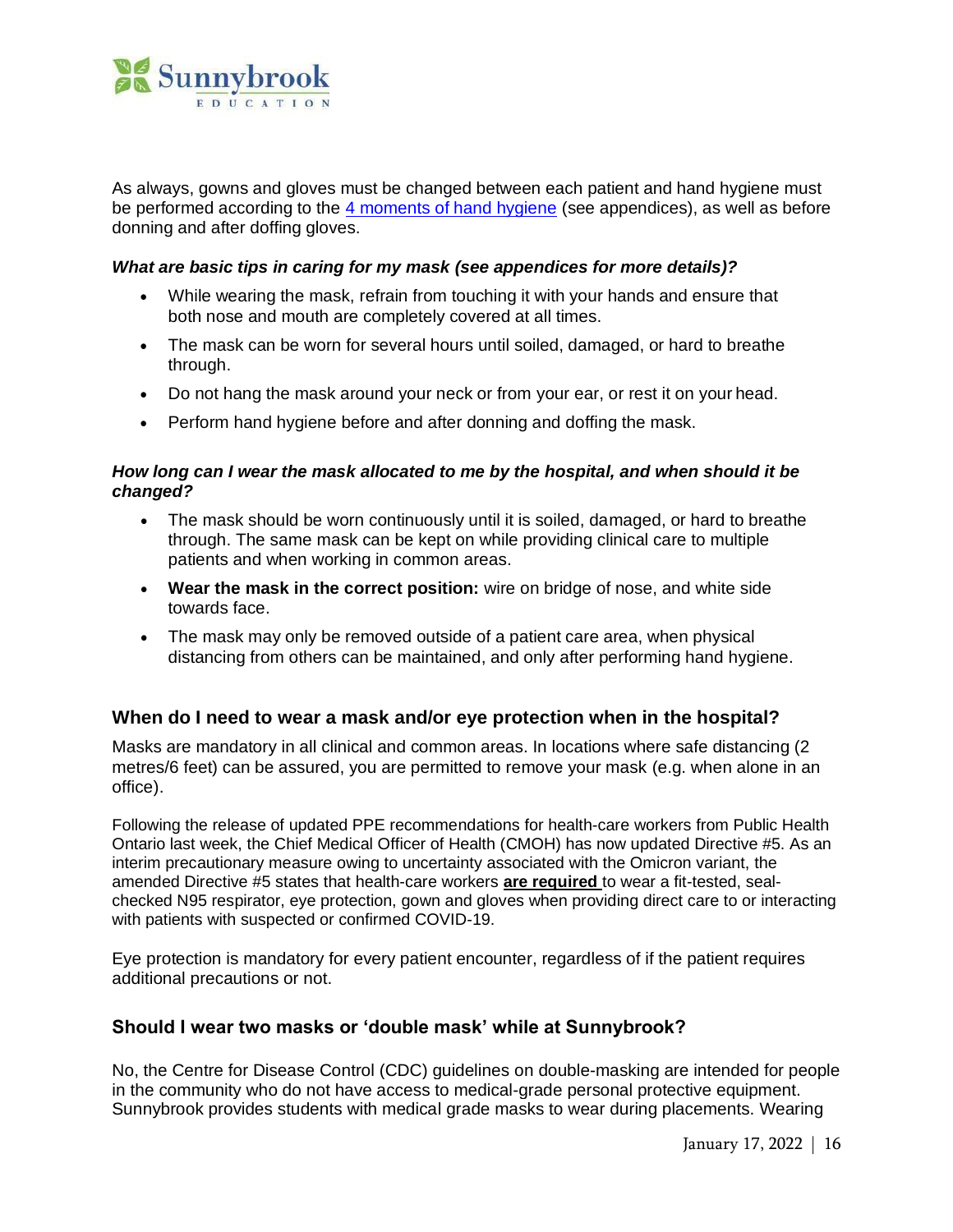

two disposable, medical-grade masks at the same time may increase your risk of selfcontamination by adding additional complexity and increasing discomfort and perspiration, making it more likely that you bring your hands up to your face to adjust your PPE.

Instead, use these tips from our Infection Prevention & Control team to ensure your mask fits properly:

- Clean your hands prior to donning/doffing, and after doffing
- Fit the wire securely over your nose
- If your mask is feeling loose, use an ear saver to create a better seal
- Only make adjustments to your mask while donning it. Once it's on, avoid bringing your hands up to your face to make further adjustments.

#### **Do you have any tips on skin health in relation PPE and frequent handwashing?**

- Keeping the skin healthy starts with simple steps like maintaining hydration throughout the day, and ensuring a healthy diet and sleep routine.
- When performing hand hygiene, ensure hands are dry before applying gloves and use the unscented, water-based lotion available on the units frequently throughout the day.
- Attempt to remove your face mask every 2 hours for at least 15 minutes. Ensure that you are maintaining safe physical distancing and clean your hands before/after touching your mask.
- If you experience skin break down, irritation, rashes, or discomfort please contact OHS for further assessment and support

# <span id="page-16-0"></span>**REMOTE ACCESS & VIRTUAL CARE**

#### **Can I get remote access in order to support my placement?**

Students may set up a virtual desktop at no cost. Virtual desktop infrastructure (VDI) enables access to a virtual computer hosted on Sunnybrook's network. VDI is available from anywhere onsite or offsite, wired or wireless, corporate, guest or Eduroam. The VDI desktop is installed with a set of pre- defined applications and no additional software can be installed. You can access your Sunnybrook virtual desktop from any computer/laptop (Windows, MAC, Linux, corporately owned or personal, etc.) connected to the Internet (Sunnybrook network, home or public Wi-Fi). In addition, virtual desktops are accessible via mobile devices such as iPhones, iPads or Android devices. If you require remote access/VDI please alert the lead for students as appropriate to your profession.

# **Is virtual care/virtual work an option as part of student placement/rotation experiences?**

Virtual care for patients/families may be an option to replace or minimize on site or face-to-face placement time. Virtual involvement in project work or other non-direct care activities may also help to support students in meeting learning objectives. Including virtual care and learning opportunities is encouraged in order to help minimize the number of people on site at Sunnybrook at any given time, and in support of physical distancing. Please speak to the lead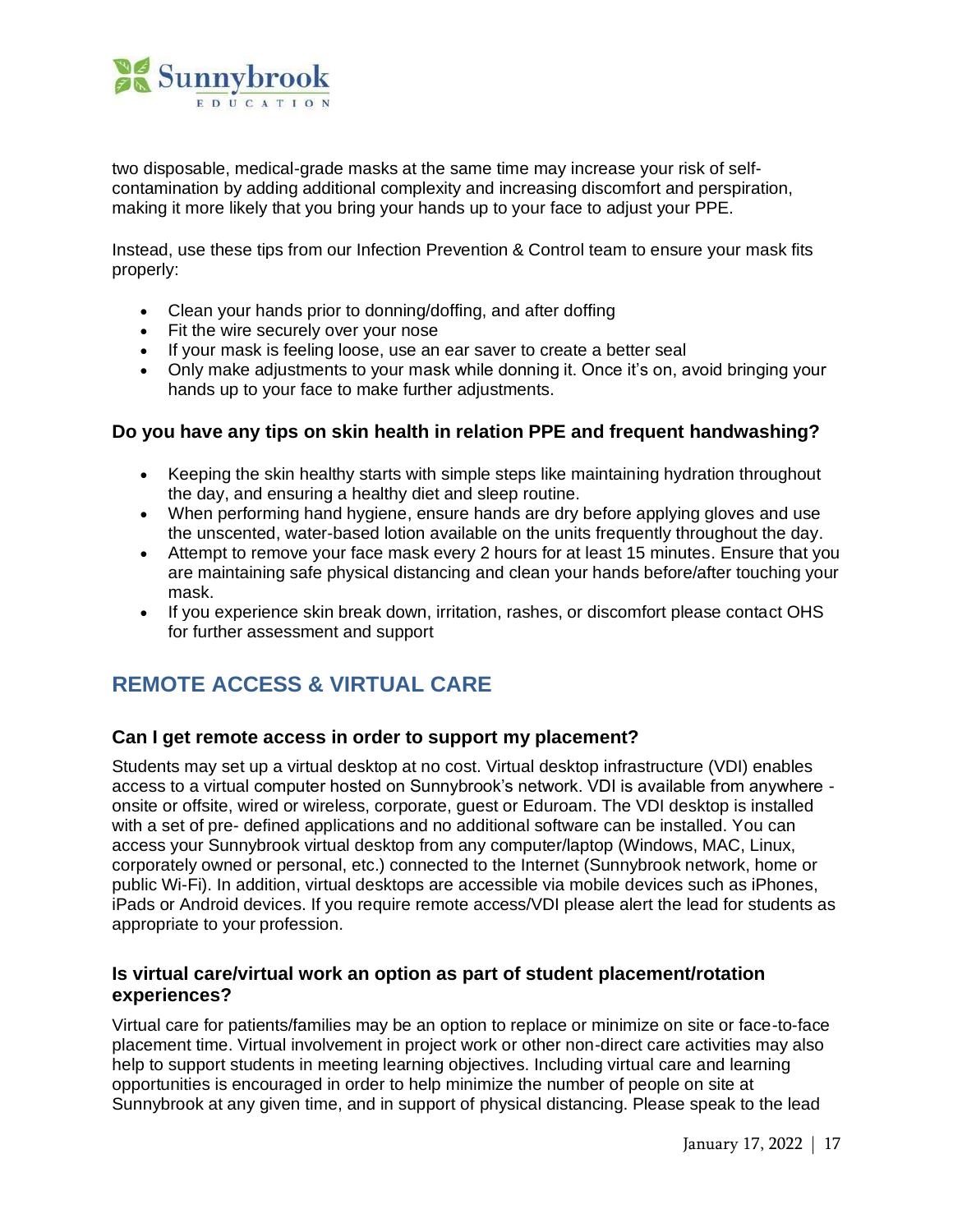

for students in your profession if you have questions about virtual care/work. Depending on the location of the placement/rotation and the profession a variety of options may be available. For privacy and security related reasons, only Sunnybrook approved platforms may be used. The Education Department has a select number of Zoom licenses available to support student education.

#### *Virtual care resources for teaching and learning:*

[Primer for Teaching & Supervision in Virtual Care](https://resources-for-online-teaching-and-learning.webnode.com/_files/200000022-98f0d98f0f/Primer%20-%20Teaching%20and%20Supervision%20in%20Virtual%20Care_18jun20.pdf) **Unity Health Toronto** [Teaching & Learning Resources](https://www.uhn.ca/Education/COVID-19-teaching-learning-resources) UHN [Teaching & Supervision in Virtual Care](https://resources-for-online-teaching-and-learning.webnode.com/supervision-virtual-care/) The Muslem Controller Unity Health Toronto [Virtual Teaching \(Interactive Webinar\)](https://www.cpd.utoronto.ca/covid19-resource/virtual-teaching-interactive-webinar/) Virtual Teaching (Interactive Webinar)

#### *Please note: This FAQ addresses commonly asked questions but is not exhaustive. If you have questions that are not answered as part of this document, please contact the appropriate member of the Education Team*

# <span id="page-17-0"></span>**CONTACT LIST**

| Vice-President, Education                                                                                                                                                           |  |
|-------------------------------------------------------------------------------------------------------------------------------------------------------------------------------------|--|
| <b>Francesca Cirone</b><br>Executive Assistant to Vice-President Education and Director Interprofessional &<br>Academic Education; Special Projects and IP Orientation Coordination |  |
| Director, Interprofessional & Academic Education                                                                                                                                    |  |
| Mildred D'Silva<br><b>Health Professions Student Education Assistant</b>                                                                                                            |  |
| <b>Education Lead, Nursing</b>                                                                                                                                                      |  |
| <b>Tracy Howze-Innes</b><br><b>Nursing Education Assistant</b>                                                                                                                      |  |
| Director, Peters-Boyd Academy                                                                                                                                                       |  |
| <b>Sonya Boston</b><br>Administrative Assistant, Undergraduate Medical Education                                                                                                    |  |
| Sinthujah Santhirasiri.<br>Manager, Postgraduate Medical Education & Education Observers                                                                                            |  |

**Michelle Su**